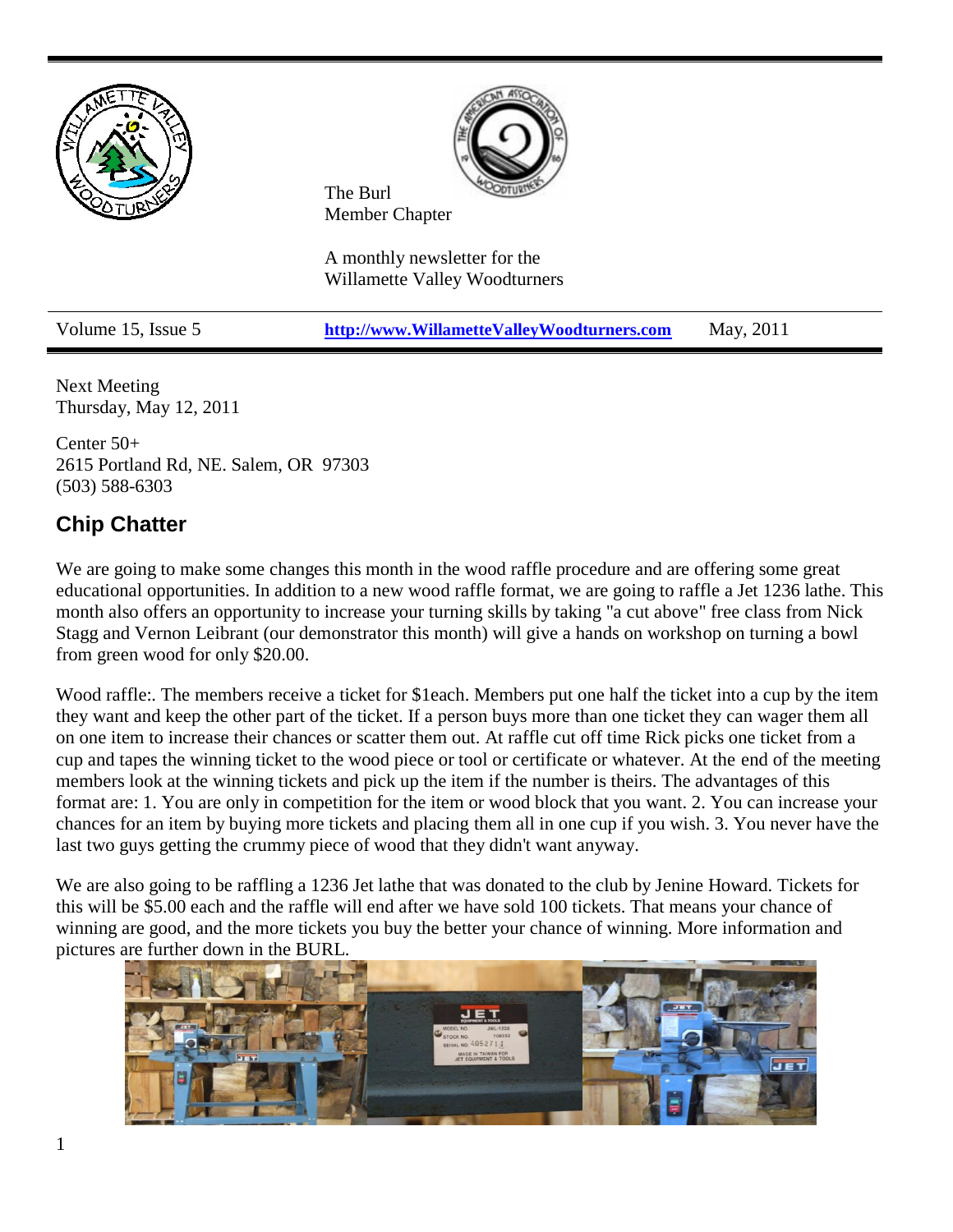On May 13, the Friday after the club meeting, Vernon Leibrant will be giving an all day workshop on turning a bowl from green wood. The focus will be on Vernon's method of tool use "I am a self-taught turner and I"ll show you what I do." It will include power sanding of green wood, and green bowl drying methods. All levels of expertise will be addressed. Cost is \$20.00 which is due at the May meeting.

On Saturday May 21st you will have an opportunity to take the mystery out of tool handling. Nick Stagg will be giving a class on basic turning cuts.

All of the cuts that we'll make in our beginners class will teach you how to cut wood in the correct fashion. Once you know how to make the cuts they can be applied to any type of turning application. With the basics mastered and practice, there's no limit to your capabilities. This is a free class and will be held at Nicks shop. Our sympathies go out to Jim Coon. His wife died on May 1st from Liver cancer.

Keep the chips flying

Bruce Stangeby, President

# Club Business

# **Current & Upcoming Events**

**May Demonstration** (Thursday, May 12, 2011)



May Demonstration: Vernon Leibrant

Vernon Leibrant is a natural tinkerer and a self-tutored turner. He began making wooden tops in the late 1940's on a little Sears and Roebuck lathe in his father's shop. (One of his early accomplishments was a top that could spin for nine minutes on a pull.) A one-time logger and saw miller, Leibrant lives at the foot of the Cascade Mountains in northwest Washington State, surrounded by country roads that bear the names of his family relations.

In the late 1980's, as interest in woodturning grew, the American Association of Woodturners was formed. Vernon joined in the camaraderie and education available in turning clubs and symposiums. He began teaching woodturning in the United States and Canada in 1990.

Flatwork, he calls it, but his first love is turning. He makes mostly bowls and platters. The platters, up to 50 inches wide, are wall hangings that look much like pictures with their interesting wood grain. His work is sold in galleries nationwide and at his shop, which is always open.

Demonstration for the club: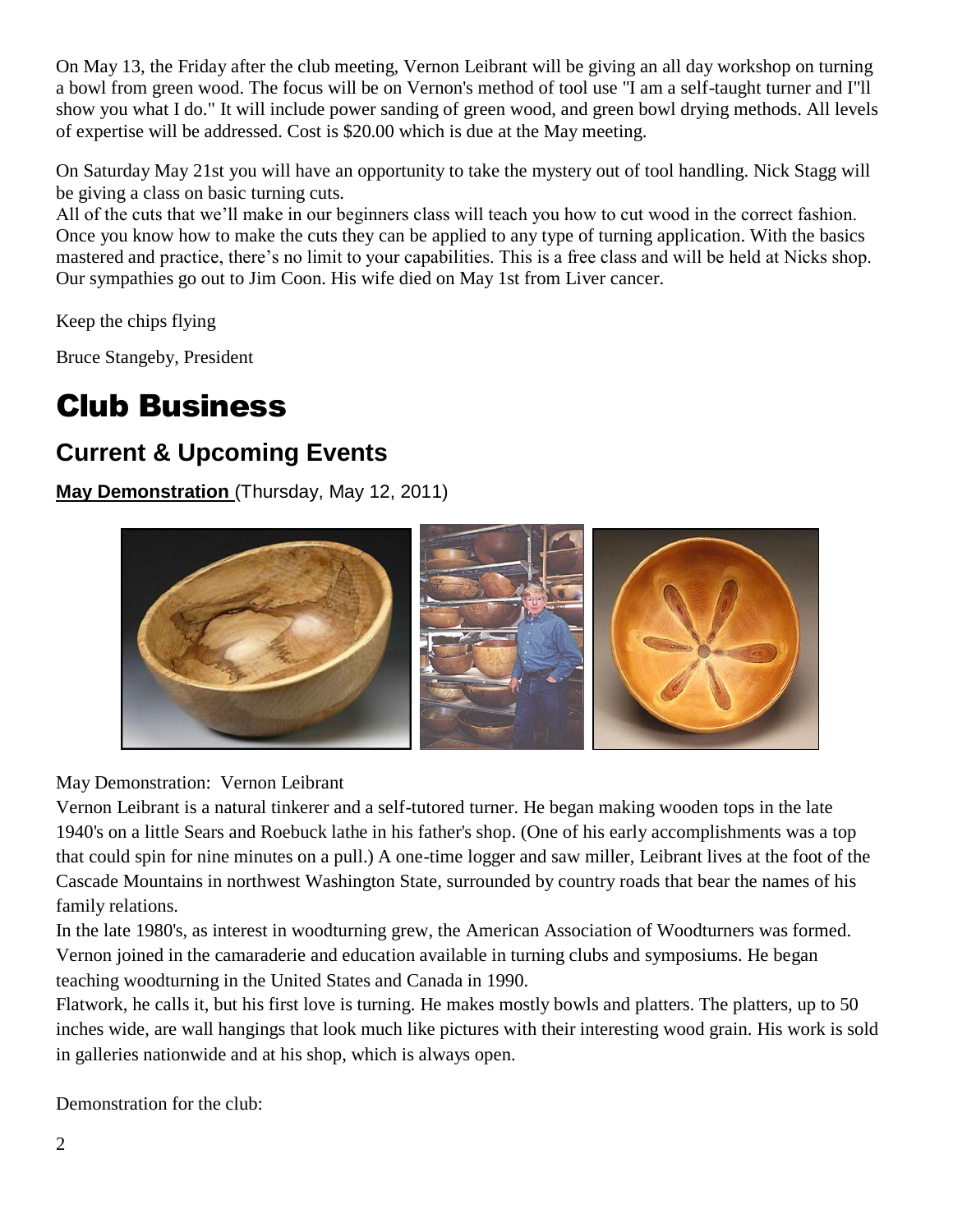Vernon plans to turn a bowl from a green log to a finished bowl. This should take about 1 hour. He will bring his own tools and wood and the club lathe will be fine. He will work off of a face plate only. No chucks will be necessary. He will demonstrate turning green wood, power sanding, drying green bowls and finishing.

**Fri. 5/13** Demo/Workshop:

- Introduction for turning a bowl from green wood
- Help participants get their own project started
- Supervise everyone as they turn

The focus will be on: Vernon's method of tool use - "I am a self-taught turner and I'll show you what I do." Turning bowls from green wood Power sanding of green wood Green bowl drying methods All levels of expertise will be addressed.

There is a \$20.00 charge for the Friday workshop. All attendees MUST pay the fee by Thursday's meeting. If it is mailed in to the Treasurer, Elling Hoem, it MUST be postmarked by Saturday, May 7th to make sure I have received it by Thursday the 12th.

## **June Demonstration** (Thursday, June 9, 2011)

In June we are fortunate enough to have our own Darren Wellington as a demonstrator. I wish I had more information to tell you about Darren's life story, but the only website I found attached to his name was a guy in Colorado at Wellington Woodworks who makes vases, pens, and bottle stoppers. I don't believe this is our Darren. I bought 3 of Darren's clamshell boxes at our Christmas auction in 2010. Personally, I was very impressed with his turnings and his finish work. Darren has agreed to do a demonstration on clam shell boxes.

# Membership Rewards (sorry, available to club members only)

## *Library*

A friendly reminder to members with books and /or videos checked out from the library. Please return them at this next meeting.

## *Wood Gathering*

Sign-up sheets will be available to indicate your availability to help with wood gathering. Anyone who learns of a tree or log that is available to the club should notify Jerry Lelack (503 510-1577) or Bob Hutchinson (503 508-3279). The intent is to gather wood, process it to usable pieces, store it at the home of Terry Gerros', and then make it available to members. Terry can be reached at 503 580-5013.

-----------------------------------------------------

From Terry Gerros: I have managed to accumulate a number of turning blanks for sale from several people. Oh wait, I brought this on myself........what started out selling blanks for a buddy who is a disabled vet, has spiraled into......well, a lot of fun. So, listed below is what I have available. The blocks are close to wholesale price or below and consist primarily of figured walnut (both claro and English), ambrosia maple, persimmon, mimosa, black locust, myrtle wood, figured maple, maple burl, and figured myrtle wood. Most of the blocks are dried and waxed, ready to turn to a finished product. Some of the blocks are green, but waxed. Also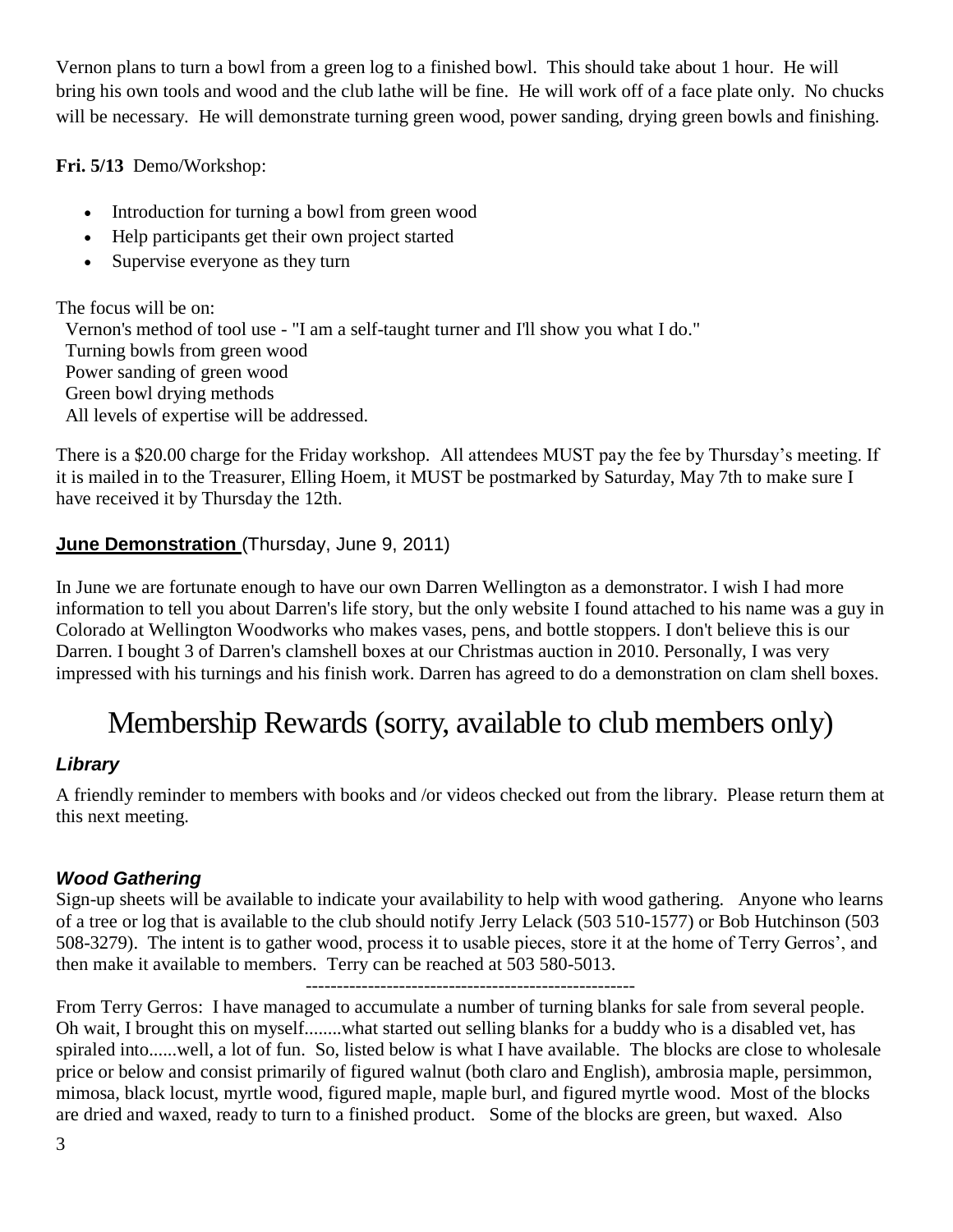available are stabilized pen blanks (figured maple, speckled maple, myrtle wood, buckeye burl), bottle stoppers (buckeye burl), and spindle stock of varying sizes and types of wood. You are welcome to come see the wood and purchase on Saturdays or at my discretion, please call to make sure I am available. I try to make it convenient for everyone, especially those who want to talk woodturning for a bit. My cell number is 503-580-5013.

All the walnut bowl blanks are 3" thick give or take a bit, and are both English and claro walnut, some have both types grafted together, lots of fiddle back, marbling. These blocks are cut from gunstock material.

Pricing for the walnut is as follows:

| $4 \times 4$ \$2.00        | $8 \times 8 \dots .58.00$                                   |
|----------------------------|-------------------------------------------------------------|
| 5 x 5\$3.50                | 9 x 9\$10.00                                                |
| 6 x 6\$4.50                | 10 x 10\$12.00                                              |
| $7 \times 7 \dots .56.00$  | 11 x 11\$14.00                                              |
| I also have the following: |                                                             |
|                            | Stabilized pen blanks $3/4 \times 3/4 \times 5$ \$2.50 each |
| Bottle stoppers3/\$1.00    |                                                             |

The other blanks have the price marked on them. So if you are looking for some killer blanks, give me a call.

### *Supplies*

The club purchases a few supplies in bulk and sells it to members at club cost. We routinely have superglue (\$5), black or brown superglue (\$10) accelerator (\$6) and Anchor Seal (\$10/gal). Recently the club purchased a small supply of half round protractors (\$6) used to measure the angle ground on a tool, HSS rods (\$3)  $\frac{1}{4}$ " x 8" used to make the round skews demonstrated by Bill McCoy at the October meeting, and depth gauge (\$5). Bob Quadros will have the resale items still available at the meeting. Please bring the correct change for the items you want.

### **Club Member Discounts**

From Terry Gerros: Club orders will be going out on **May 15**. If our order equals or exceeds \$1,000, Craft Supply gives us a 13% discount plus free shipping. If you order from the sales items, you will receive the club discount in addition to the sale discount, making many items available at very attractive prices.

Club members are registered with Klingspor's Woodworking Shop at [www.woodworkingshop.com](http://www.woodworkingshop.com/)or 800- 228-0000, they have your name and will give you a 10% discount.

Hartville Tool will give club members a 15% discount:[www.hartvilletool.com](http://www.hartvilletool.com/)or 800-345-2396

If you show your club card at checkout time to the cashier at Woodcraft in Tigard they will give you a 10% discount (may not apply to some machinery).

Exotic Wood is offering a discount of 15% off any orders placed at: [www.exoticwoodsusa.com](http://www.exoticwoodsusa.com/) . (This includes sale items and free shipping on orders over \$300). Use promo code ewusaAAW

Gilmer Wood now offers our club a 10% discount on purchases made there. If you haven't been to Gilmers, it is well worth the trip to Portland, if only to make your mouth water and make you cry if you leave empty handed.

North Wood Figured Wood can be viewed at North Woods Figured Wood Here's our website [www.nwfiguredwoods.com](http://www.nwfiguredwoods.com/) . Please take a look! We're happy to offer you our courtesy 15% discount. Anyone from our club can simply type in "WOODTURNERS" at check out to receive the sale price. No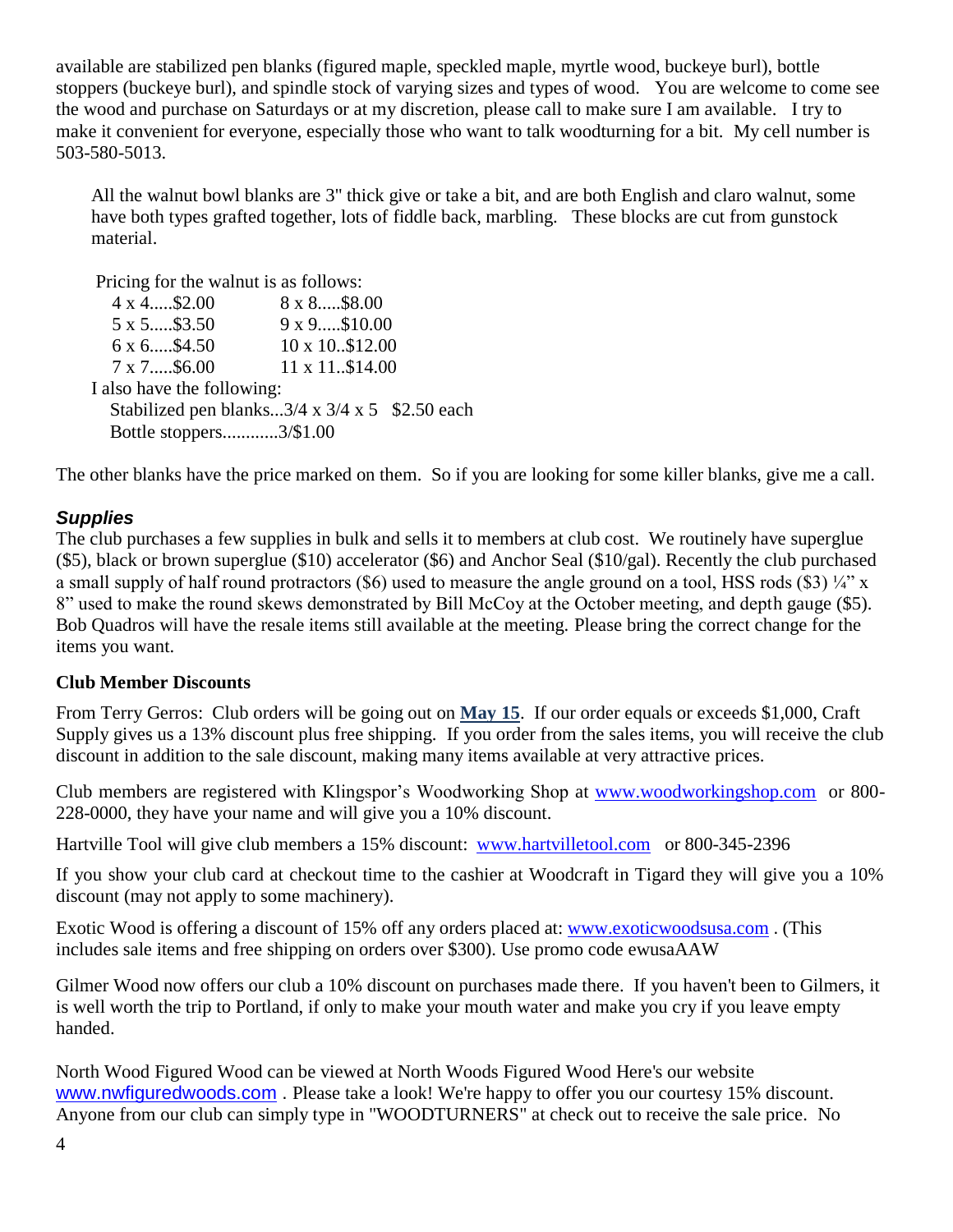minimum purchase. We've got beautiful Big Leaf Maple, Black Locust, Madronne, White Oak, Ash, Elm and Yew.....turning blanks, slabs, burls and lumber.

#### WILLAMETTE WOODTURNERS ASSOCIATION MINUTES OF THE APRIL 14, 2011 MEETING

The April 14, 2011, meeting of the Willamette Woodturners Association was called to order by President Bruce Stangeby at 6:30 PM. The Pledge of Allegiance was then repeated by all members and visitors. New member Bill Cook and visitors Jason Waibel, Felipe Moreno, and Bill Roberts were introduced and welcomed.

President Stangeby then made several general announcements which included new beginner classes to be taught by Nick Stagg. President Stangeby also advised all members to get their new club rosters before leaving.

Vice President Terry Gerros then announced that the Craft Supply order would be going out next Monday and for those who have not given him their order they needed to do very soon. VP Gerros again explained the discount the club members receive as well as free shipping.

After the announcements Dave Schweitzer, from Washington State, was introduced as our demonstrator for the evening. His demonstration included hollow turning and a short demonstration on sharpening.

Dave is a well-known northwest wood turner and has conducted many seminars and demonstrations in his career. Dave's business, DWay Tools, sells woodturning tools and sharpening wheels to name a few. He also has an extensive gallery of his woodturning pieces.

Dave started his demonstration with a short demo on sharpening and showed his methods of sharpening. He then spoke briefly on hollow turning and advised to start with small pieces and then as you become more proficient then graduate to larger pieces.

Dave then showed his hollow tools that he fabricates in his shop. He demonstrated his hollowing tools while turning a small vase. Dave said he only turns green wood and actually starts each piece with bowl gouges and then turns to his hollowing tools. Dave said he always locates the center of the piece when starting and said he then drills the piece before removing any wood. Dave said the main thing to remember when turning hollow forms is to stay, constantly, in contact with the wood inside of the piece. He said he uses a compressor to constantly blow out the chips to aid him in staying in contact with the wood.

After finishing his presentation we had a short break and President Stangeby held the wood raffle and the meeting then concluded.

Presented by: Rick Lyle, Secretary

> Willamette Valley Woodturners Executive Board Meeting April 27, 2011 @ Bruce Stangeby's home

Present at meeting were: Bruce S., Terry G., Pete P., Bob H., Jerry L., Walt T., Elling H. Bruce said two items were donated to the club;

1 – Diamond Sharpening Wheel donated by Dave Schweitzer after his turning class last weekend. An offer of \$150 (full retail value) was made. The offer was accepted. A check to "WVW" was written and given to the club treasurer for deposit in the clubs bank account.

2 – An older Jet 1236 Lathe was donated by a family within the club. Bruce checked it out to make sure it ran well. A discussion followed as to how to get the maximum value out of it. A minimum value of \$500 was established. It was decided to hold a raffle and when ticket sales reach \$500 a drawing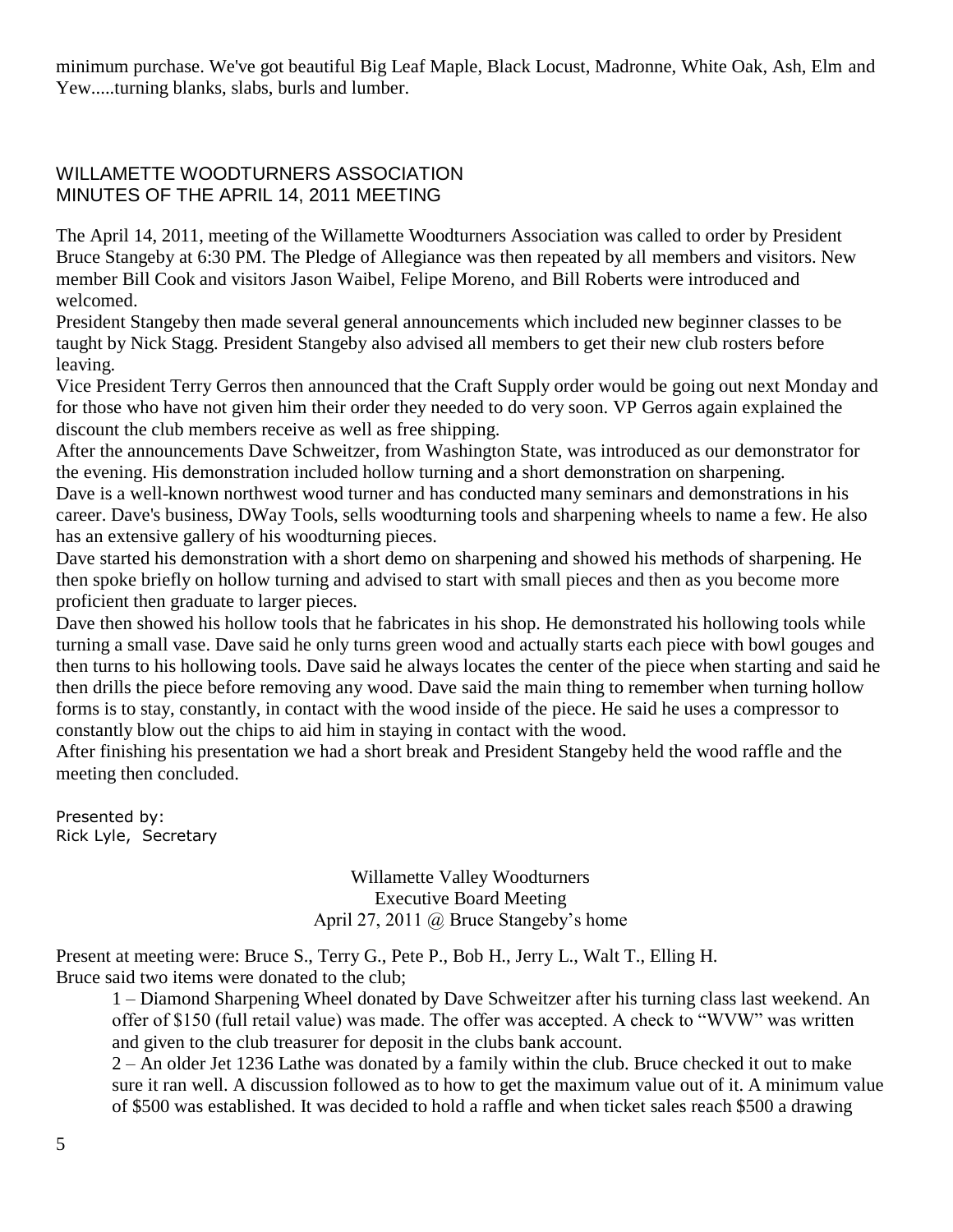will be held and a winner selected. Tickets will be \$5.00 each. If we cannot get enough ticket sales through our club within 2 months, then other local woodturning clubs will be notified and allowed to purchase tickets. The lathe will stay at Bruce's shop until the drawing is held and winner comes to pick it up.

The question was raised as to what is a fair cost for a host shop to charge for holding a woodturning class at their shop. Some of the considerations were: set up time, machine wear  $\&$  tear, supplies used, and utilities consumed. The consensus was that the current \$125 daily rate was fair for all-day events (7 hours or more). However, a short class (1-4 hours) could be charged out at \$20 per hour. These fees do not reflect any cost of providing a port-a-potty. That cost, if incurred, would be additional and covered by WVW club funds and/or in part by the class fee charged to attendees.

Next there was a discussion of "What should we do about the Annual Club auction in December". Questions raised were: Should it be held as a stand alone event with no dessert pot luck; could it be done on a Saturday evening at the 50+ Center to allow more time to socialize, have the auction and get cleaned up and OUT by 9:00 PM; is another event location possible; what about holding it in November; how can we attract more nonclub members to help increase total sales; what is/should be the primary focus of the event – raising money for the club or socializing that includes member's spouses.

Bruce will check with the 50+ Center to see if a Saturday in early December is available and what additional costs are associated with moving it to a Saturday. He will notify the board of his finding ASAP. The consensus was to keep the event in December as a pot luck dessert and auction, to let participants bring their favorite dessert, have the club provide coffee, water and paper plates, napkins, eating utensils and have an organized clean up crew. Additional discussion needs to take place on improving attendance, organizing who brings what to offer at auction, and would a banner help promote the event. Also we discussed the possibility of having a "bid sheet" by each auction item that could then be used as a starting point for bidding to start. If no one else wants to bid, then the item is sold to the person who made the last bid on the sheet. That could save time and the awkwardness of trying to start at \$100 and waiting for someone to bid \$5 to get it started and then slowly getting the bid up to a more reasonable amount. Final decisions as to date, time, how the event will be organized, etc will be made at the next board meeting.

Bob H asked on behalf of the State Fair board if the club's liability insurance covers spectators when watching club members demonstrate at the State Fair. Bruce will give Bob the phone number of the AAW's liability insurance person so the correct answer can be determined.

A change was suggested for the "wood auction" held at the regular monthly meetings. Walt attended a woodturner's meeting in California and their auction had members buy ticket, like we do, but then have a container in front of each item so each person has a chance at a piece of wood they really want instead of last one drawn gets the piece nobody else wants. If no ticket is in the container then a drawing from all undrawn tickets will be held. Winner gets their choice of unclaimed wood. It was decided to try it at the May  $12<sup>th</sup>$ meeting.

It was announced that the August regular meeting will be held on WEDNESDAY, August  $10^{th}$  to accommodate the guest speaker. No specific date was set for the next board meeting The board meeting adjourned at 9:20 PM

Submitted by: Elling Hoem WVW Treasurer Rick Lyle, WVW Secretary was not in attendance at the Board meeting